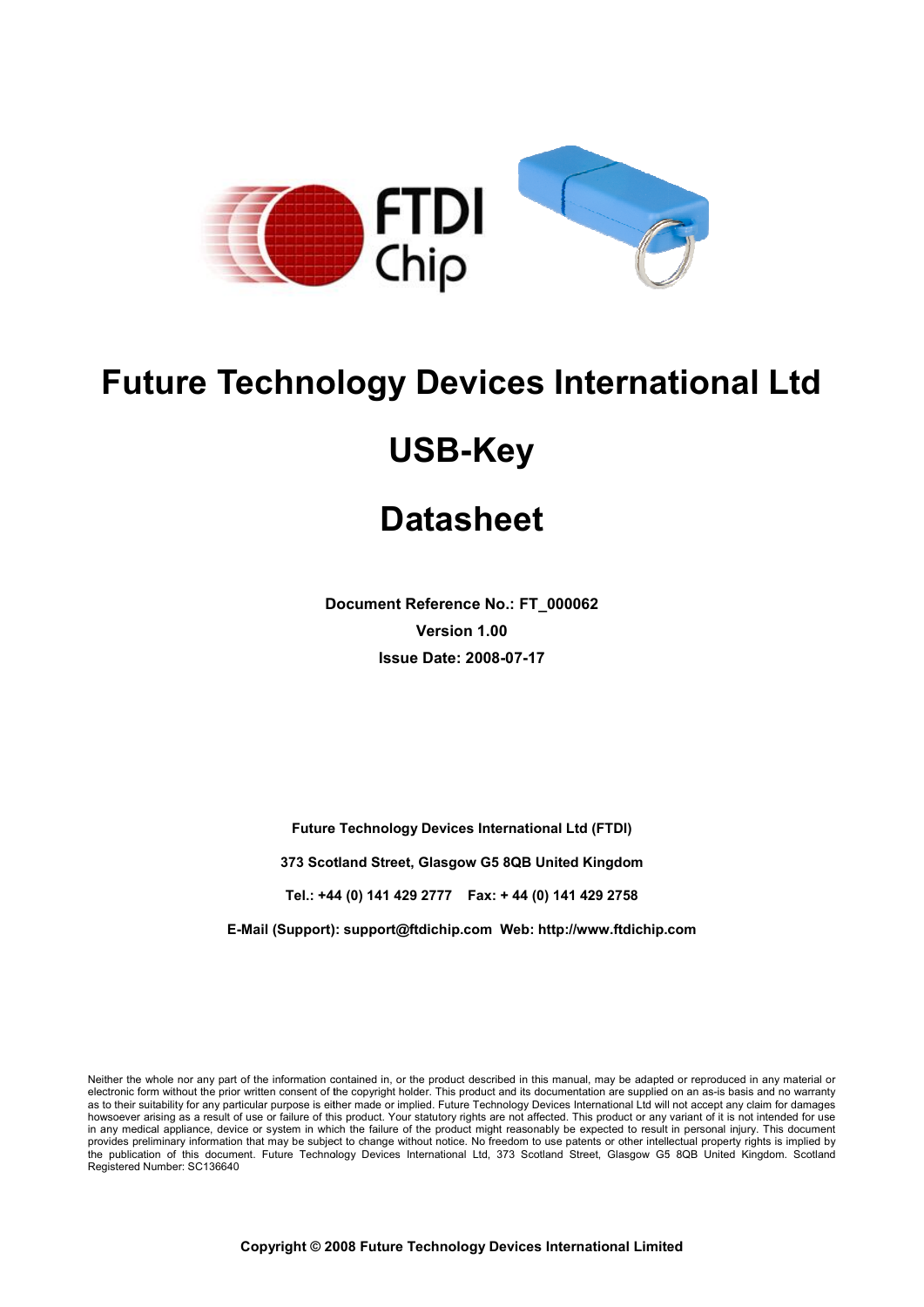

# **Table of Contents**

|                | $\mathbf 1$ |                                                      |  |  |  |  |
|----------------|-------------|------------------------------------------------------|--|--|--|--|
|                | 1.1         |                                                      |  |  |  |  |
|                | 1.2         |                                                      |  |  |  |  |
|                | 1.3         |                                                      |  |  |  |  |
| 2 <sup>1</sup> |             |                                                      |  |  |  |  |
|                | 2.1         |                                                      |  |  |  |  |
|                | 2.2         |                                                      |  |  |  |  |
|                | 2.3         |                                                      |  |  |  |  |
|                | 2.4         | Using the EEPROM Writeable Area of the FTDI USB Key4 |  |  |  |  |
|                | 2.5         |                                                      |  |  |  |  |
|                | 3           |                                                      |  |  |  |  |
|                | 3.1         |                                                      |  |  |  |  |
| 4              |             |                                                      |  |  |  |  |
| 5              |             |                                                      |  |  |  |  |
|                |             |                                                      |  |  |  |  |
|                |             |                                                      |  |  |  |  |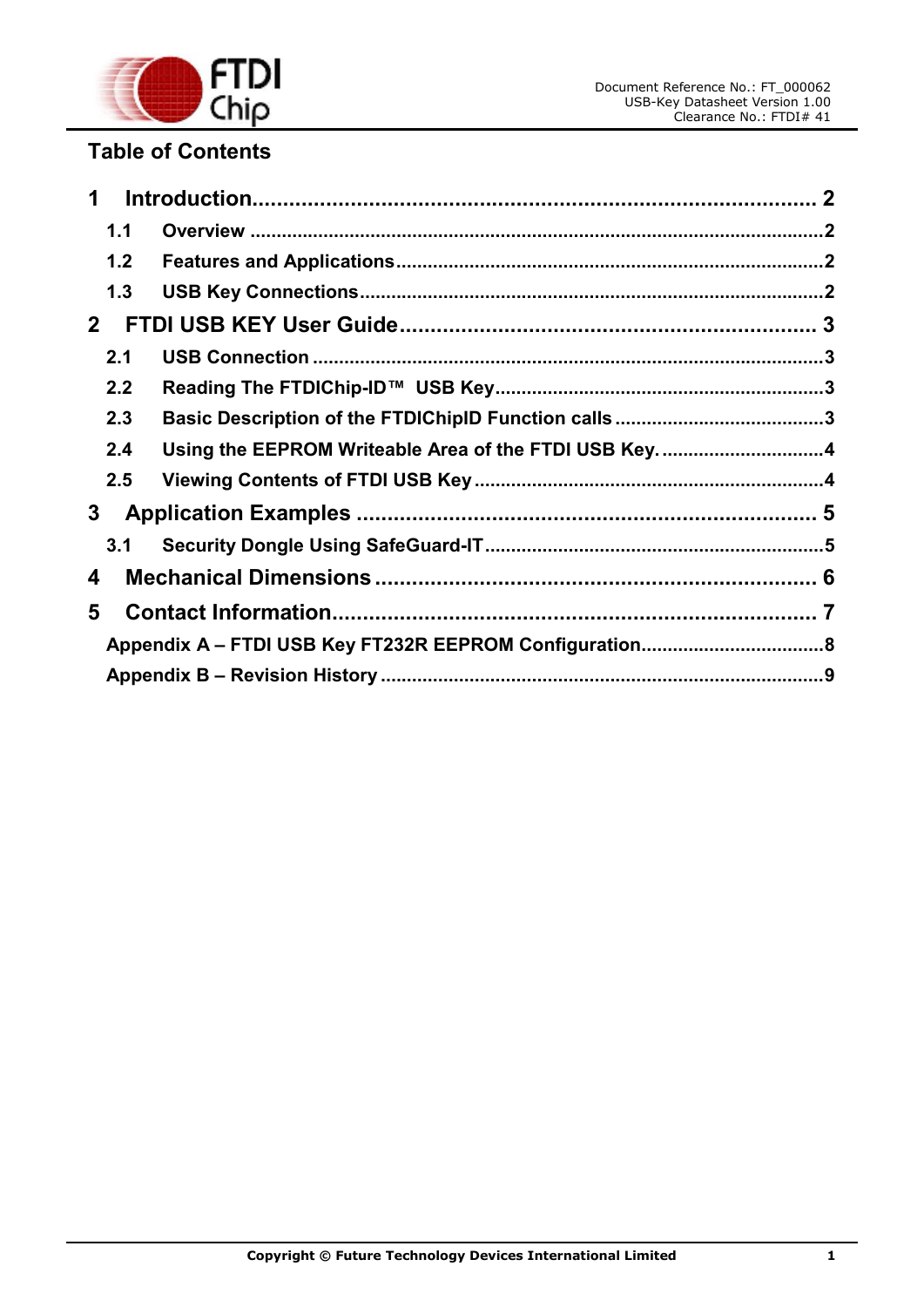



## **1 Introduction**

#### **1.1 Overview**

The FTDI USB Key is security device which has a unique identification number burnt into it during manufacture. This is the FTDIChip-ID™ number.

This FTDIChip-ID™ number is only readable over the USB interface making it an ideal "key" for "unlocking" particular applications.

### **1.2 Features and Applications**

The FTDI USB Key has the following features:

- Simple to use USB interface to any USB host or hub.
- Unique FTDIChip-ID™ number can be used to provide a security dongle for software applications.
- Additional security possible by encrypting the FTDIChip-ID™ number and storing in EEPROM writeable area of FTDI USB Key.
- Enhanced security protection using SafeGuard-IT Active-X control for Windows. This can be used to generate asymmetric public-private key encryption to provide secure dongle functionality.
- USB Key can be used to unlock security systems access control.
- Password protected access.

#### **1.3 USB Key Connections**

The USB Key connects to PC USB interface. The following Table 1.1 describe the function of the connector:

| Pin Number     | Name        | Type        | Description      |
|----------------|-------------|-------------|------------------|
|                | <b>VBUS</b> | Power Input | +5V from USB bus |
| $\overline{2}$ | D-          | Input       | Data Minus       |
| 3              | D+          | Input       | Data Plus        |
| $\overline{4}$ | <b>GND</b>  | Power Input | 0V               |
| 5              | <b>GND</b>  | Power Input | 0V               |

**Table 1.1 USB Connector Signal Description**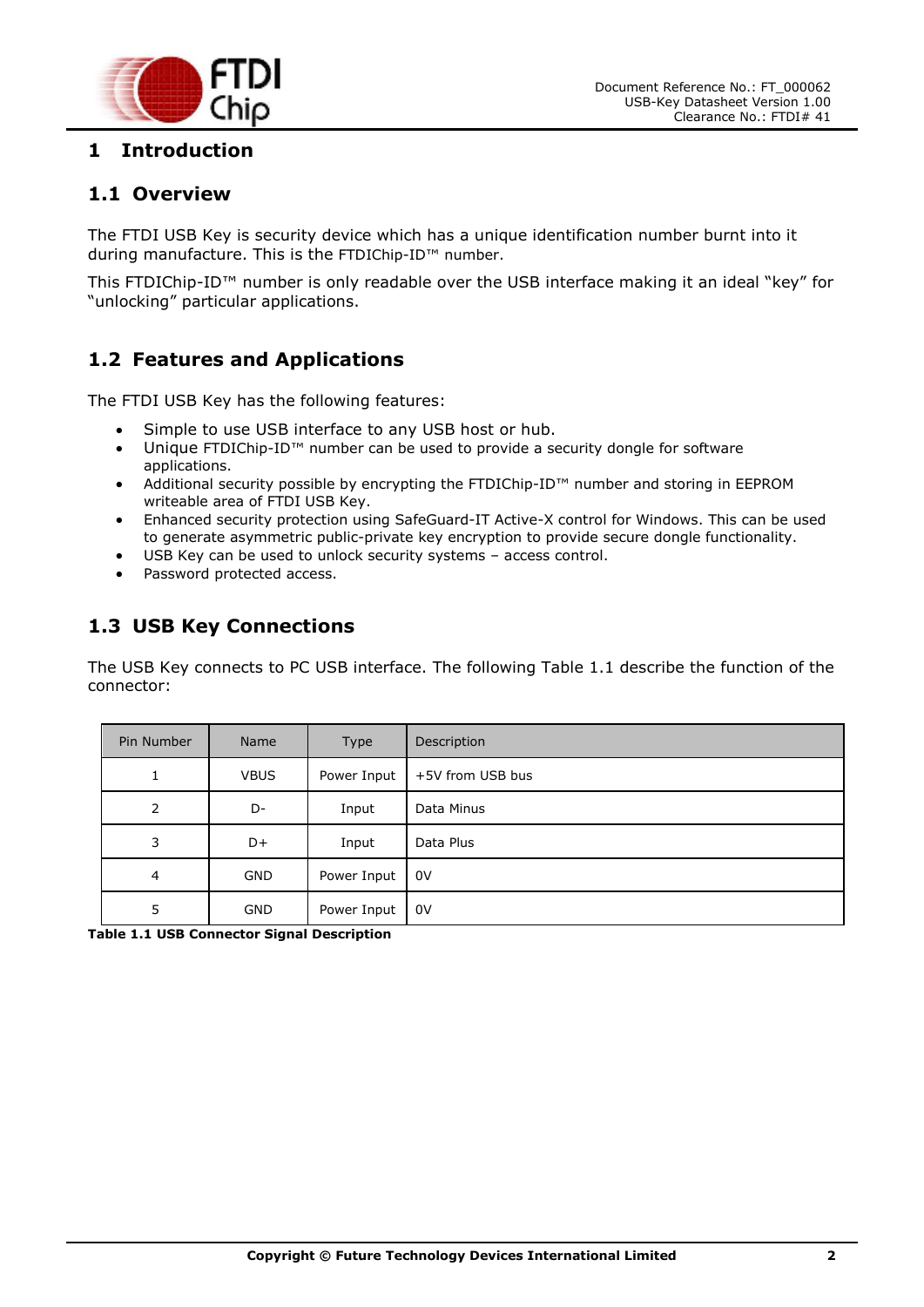

#### **2 FTDI USB KEY User Guide**

The following illustration, **Figure 2.1**, shows a representation of the FTDI USB Key unit. The user interface is described below.



**Figure 2.1 FTDI USB Key Illustration.** 

#### **2.1 USB Connection**

The FTDI USB Key module connects to a USB hub or host port via the USB connector. This will supply power to the FTDI USB Key.

#### **2.2 Reading The FTDIChip-ID™ USB Key**

The unique FTDI USB Key FTDIChip-ID™ number can only be read using function calls from the FTDChipID.dll. This DLL can be downloaded from the FTDI website for Windows (V1.1.0), Linux (V0.1.0) and Mac OS X (V0.1.0). The D2XX drivers must also be installed. The drivers can be downloaded from http://www.ftdichip.com/Drivers/D2XX.htm

The FTDChipID.dll and the D2XX.dll can reside in the same directory.

An FTDIChip-ID™ programmer's guide gives details of how to use the DLL and is available from the http://www.ftdichip.com/Documents/ProgramGuides.htm page. The programmers guide lists the function calls which need to be used by the software application to identify the unique FTDIChip-ID™ number.

#### **2.3 Basic Description of the FTDIChipID Function calls**

The following list gives a brief description of the function calls available in order to obtain the FTDIChip-ID™ number when using the FTDChipID.dll

- FTID GetNumDevices returns the number of devices attached on the USB bus.
- FTID\_GetDeviceSerialNumber Given a device index return the device serial number.
- FTID GetDeviceDescription Given a device index returns with description of the device.
- FTID GetDeviceLocationID Given a device index returns with location ID.
- FTID GetDeviceChipID Given a device index returns the unique FTDIChip-ID™ number of the device.
- FTID GetChipIDFromHandle Given a device handle returns the unique FTDIChip-ID™ (must use a valid D2XX device handle).
- FTID GetDllVersion get the dll version.
- FTID GetErrorCodeString get the English translation of the error code.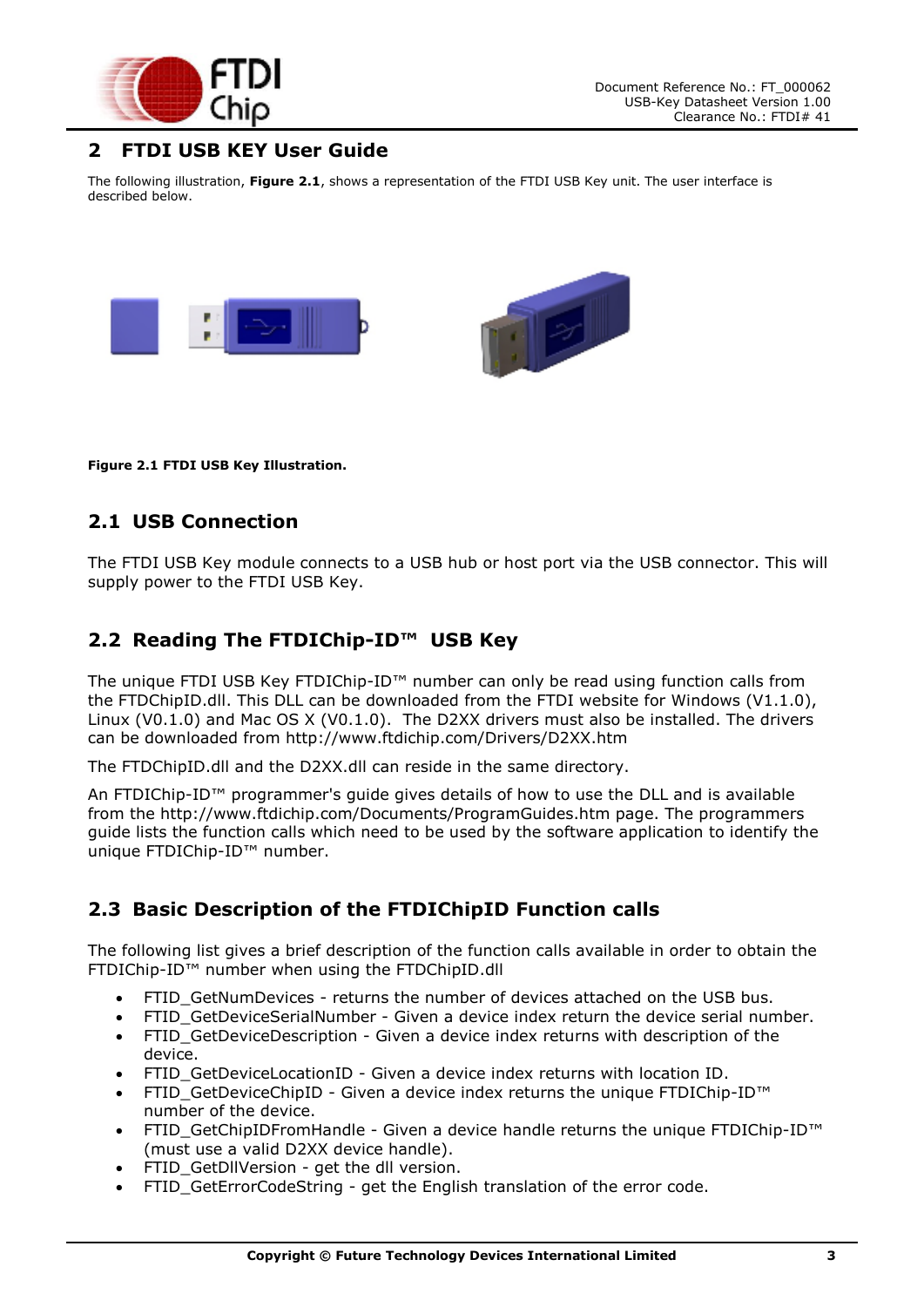

#### **2.4 Using the EEPROM Writeable Area of the FTDI USB Key.**

To further improve security, the unique FTDIChip-ID™ number read from the FTDI USB Key can be read, further encrypted and written back to a EEPROM user accessible area within the FTDI USB Key. This further security could make use of industry standard encryption methods (DES, 3DES, AES, Blowfish for example) plus make use of a timestamp for registration purposes. To access this user area it is necessary to use the FT\_EE\_UASize, FT\_EE\_UAWrite and the FT\_EE\_UARead function calls available in the D2XX.dll. This DLL is available from the FTDI driver download area at D2XX Direct Drivers. The D2XX programmers guide is also available from D2XXPG34.pdf.

The amount of EEPROM user available space available varies depending on what data has already been written to the EEPROM. Generally, the longer the strings written to the EEPROM, the less free space available. Users should check that sufficient space is available to write back any further encrypted data.

#### **2.5 Viewing Contents of FTDI USB Key**

The FTDI USB Key Device Descriptors and Configuration Descriptors can be read using the USBView software utility.

USBView can be downloaded free from the FTDI website at http://www.ftdichip.com/Resources/Utilities.htm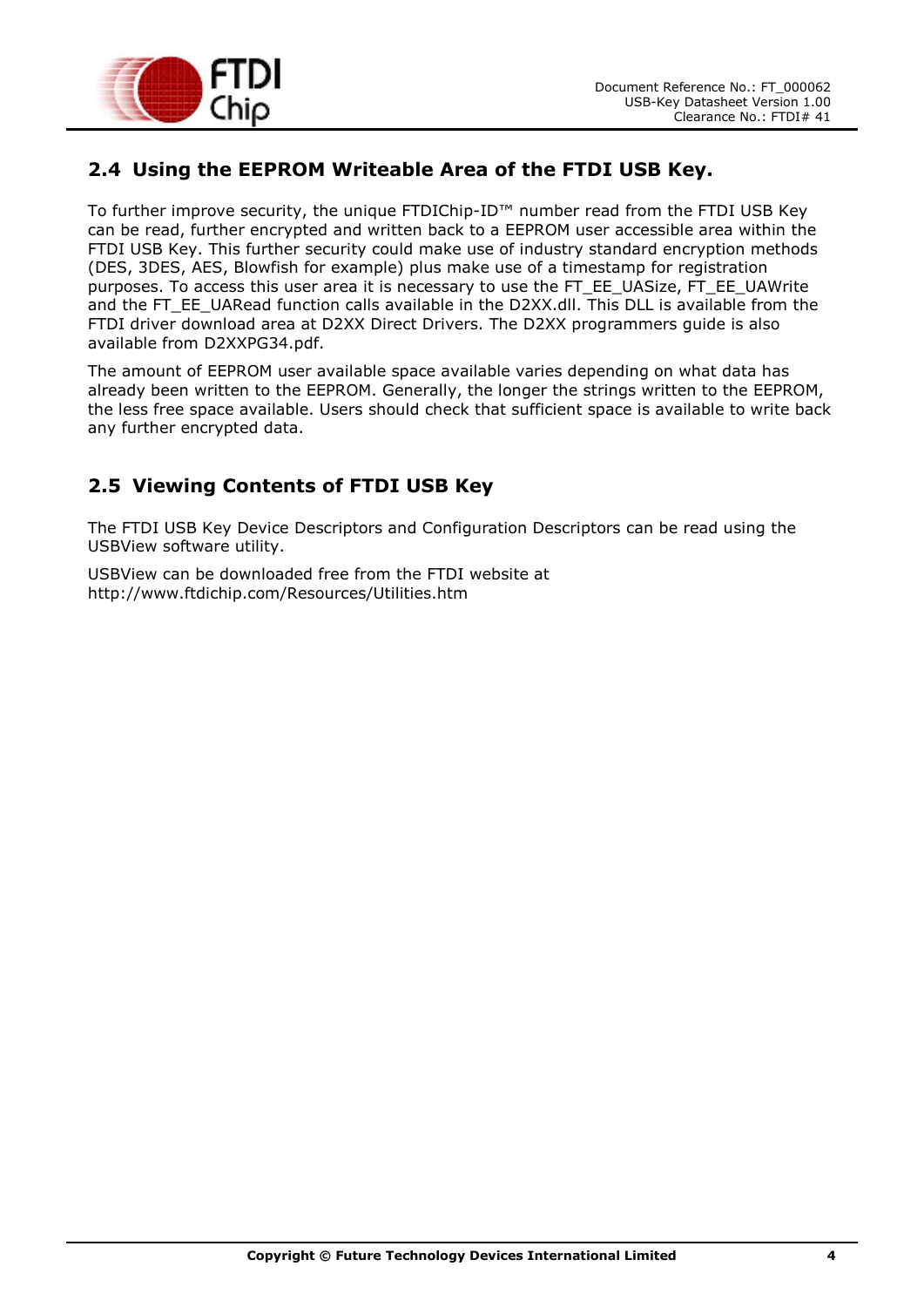

#### **3 Application Examples**

Numerous examples showing how to access the unique FTDIChip-ID™ number is given in many different software languages on the FTDI website at http://www.ftdichip.com/Projects/FTDIChip-ID.htm

## **3.1 Security Dongle Using SafeGuard-IT**

SafeGuard-IT is an ActiveX control for Windows which works with the FTDI\_USB\_KEY to provide security dongle functionality. The SafeGuard-IT component works by exploiting the FTDIChip-ID™ feature of the FT232R within the FTDI-USB-KEY together with an asymmetric public-private key encryption scheme.

The SafeGuard-IT security scheme works as follows:

- 1. Generate a public-private key pair using the SafeGuard-IT ActiveX control. These keys should be saved to files.
- 2. Encrypt the **FTDIChip-ID** using the private key and an optional password. This encrypted information is then stored in the FTDI\_USB\_KEY.
- 3. Distribute the programmed FTDI\_USB\_KEY with the application software. The Safeguard-IT DLL file and the public key are also required by the application software.
- 4. When the application software is loaded, it can use the SafeGuard-IT control to verify that the required FTDI\_USB\_KEY device is connected to the client PC. This can be used to prevent software from running if a licensed dongle is not connected.

The SafeGuard-IT ActiveX control and SafeGuard-IT.dll are available free from the FTDI website http://www.ftdichip.com/Projects/SafeGuard-IT/SafeGuard-IT.zip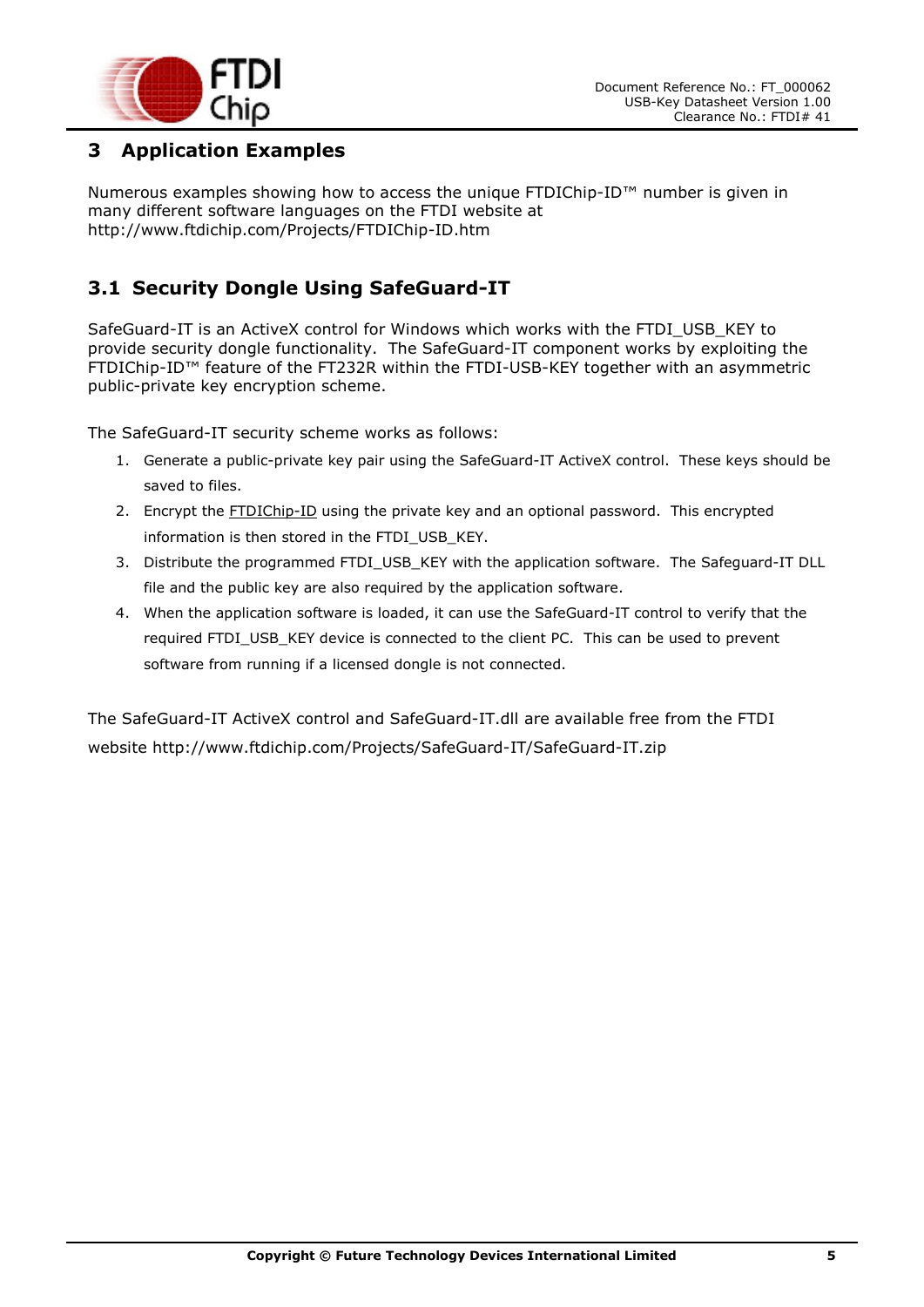

# **4 Mechanical Dimensions**















**Figure 4.1 USB Key Dimensions**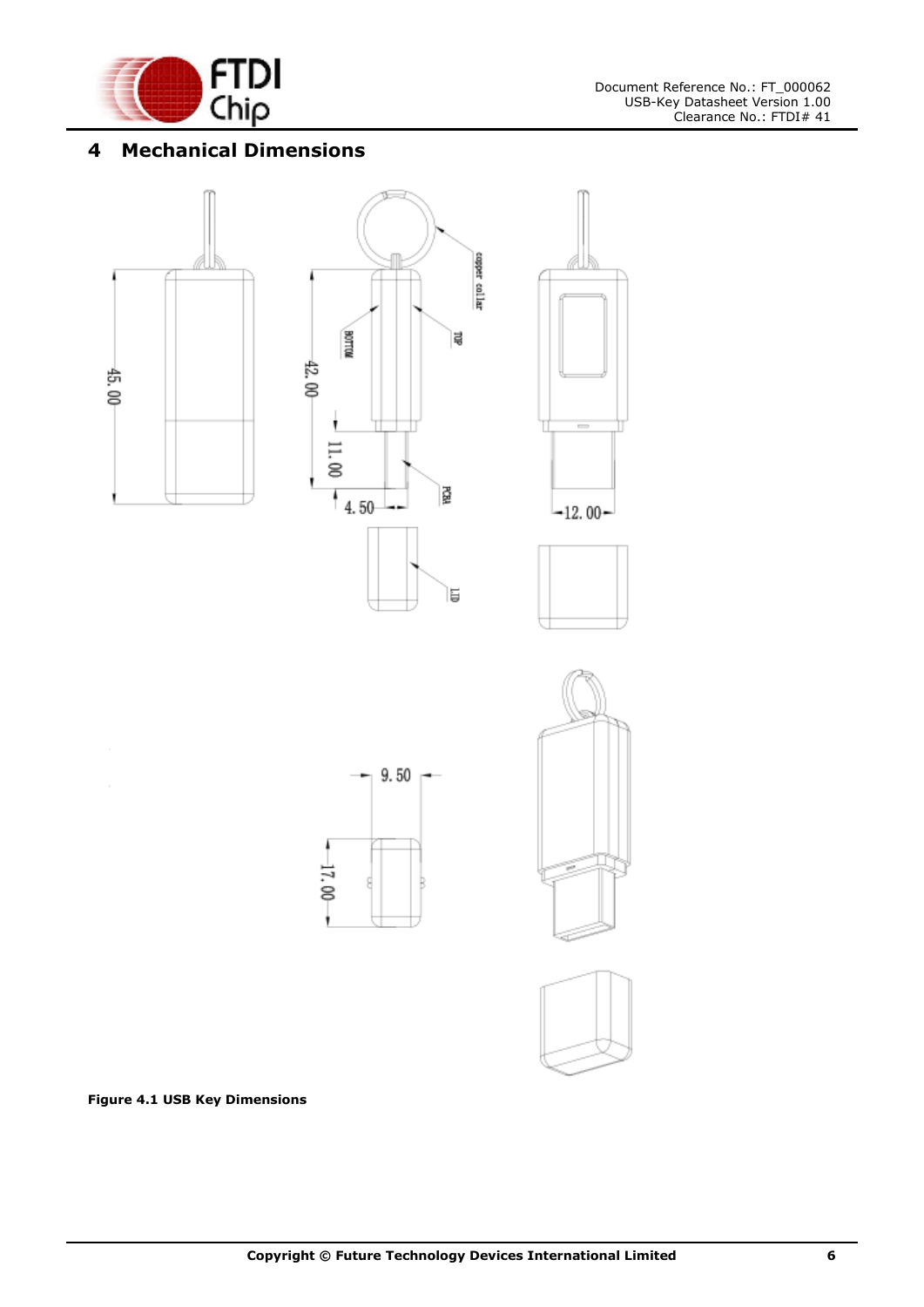

#### **5 Contact Information**

#### **Head Office – Glasgow, UK**

Future Technology Devices International Limited 373 Scotland Street Glasgow G5 8QB United Kingdom Tel: +44 (0) 141 429 2777 Fax: +44 (0) 141 429 2758

E-mail (Sales) sales@ftdichip.com E-mail (Support) support@ftdichip.com E-mail (General Enquiries) admin1@ftdichip.com Web Site URL http://www.ftdichip.com Web Shop URL http://apple.clickandbuild.com/cnb/shop/ftdichip

#### **Branch Office – Taipei, Taiwan**

Future Technology Devices International Limited (Taiwan) 4F, No 18-3, Sec. 6 Mincyuan East Road Neihu District Taipei 114 Taiwan, R.O.C. Tel: +886 (0) 2 8791 3570 Fax: +886 (0) 2 8791 3576

E-mail (Sales) tw.sales1@ftdichip.com E-mail (Support) tw.support1@ftdichip.com E-mail (General Enquiries) tw.admin1@ftdichip.com Web Site URL http://www.ftdichip.com

#### **Branch Office – Hillsboro, Oregon, USA**

Future Technology Devices International Limited (USA) 7235 NW Evergreen Parkway, Suite 600 Hillsboro, OR 97123-5803 USA Tel: +1 (503) 547 0988 Fax: +1 (503) 547 0987

E-Mail (Sales) us.sales@ftdichip.com E-Mail (Support) us.admin@ftdichip.com http://www.ftdichip.com

#### **Distributor and Sales Representatives**

Please visit the Sales Network page of the FTDI Web site for the contact details of our distributor(s) and sales representative(s) in your country.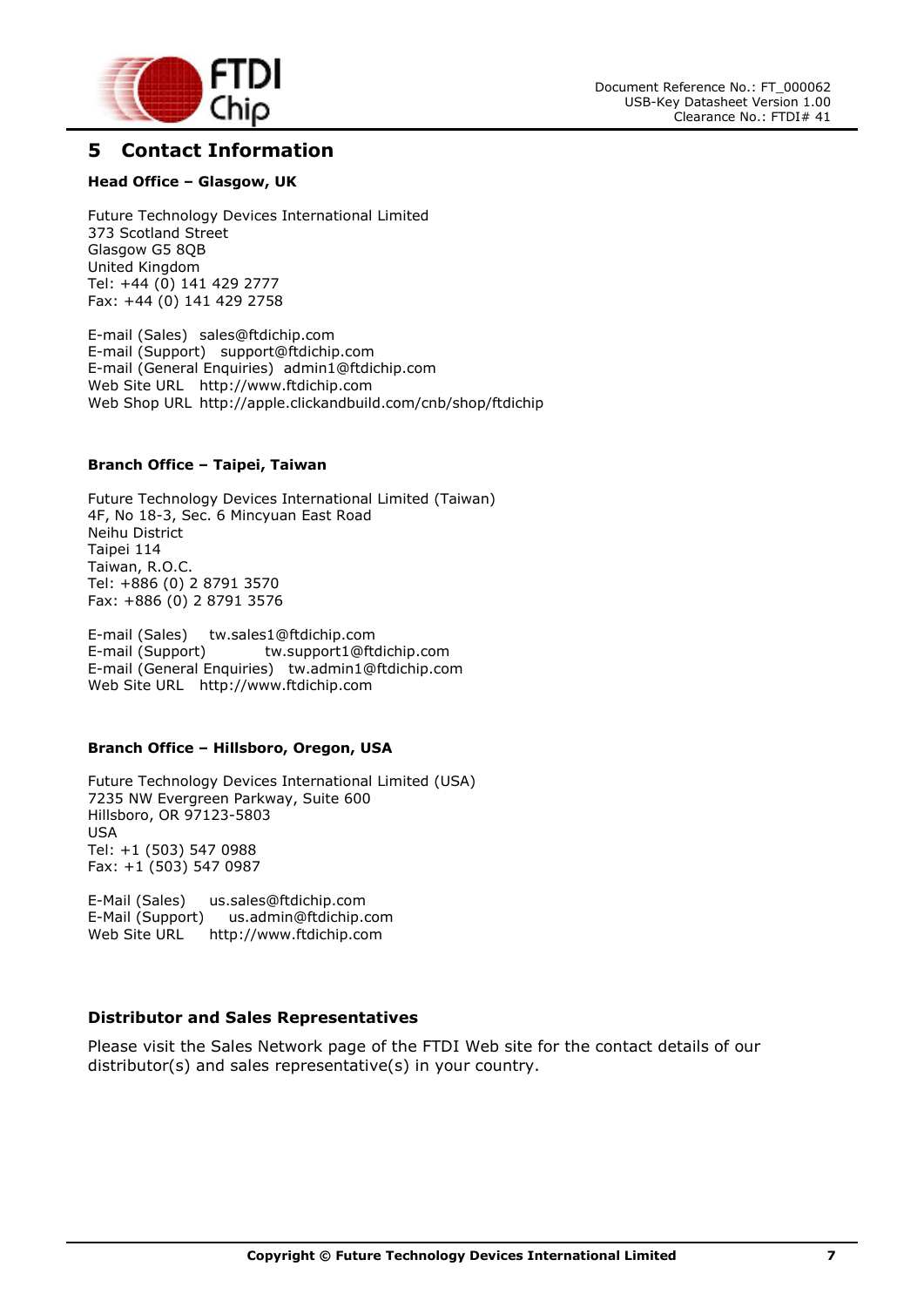

# **Appendix A – FTDI USB Key FT232R EEPROM Configuration**

This FT232R device within the FTDI\_USB\_KEY contains an EEPROM which contains the USB configuration descriptors for that device. When the  $FTDI$  USB KEY is plugged into a PC or a USB reset is performed, the PC will read these descriptors. The default values stored into the internal EEPROM are defined in Table 5.1

| Parameter                            | Value              | <b>Notes</b>                                                                                                                                                           |
|--------------------------------------|--------------------|------------------------------------------------------------------------------------------------------------------------------------------------------------------------|
| USB Vendor ID (VID)                  | 0403h              | FTDI default VID (hex)                                                                                                                                                 |
| USB Product UD (PID)                 | 6001h              | FTDI default PID (hex)                                                                                                                                                 |
| Serial Number Enabled?               | Yes                |                                                                                                                                                                        |
| Serial Number                        | See Note           | A unique serial number is generated and programmed into the<br>EEPROM during device final test.                                                                        |
| Pull down I/O Pins in USB<br>Suspend | <b>Disabled</b>    | Enabling this option will make the device pull down on the UART<br>interface lines when the power is shut off (PWREN# is high).                                        |
| <b>Manufacturer Name</b>             | <b>FTDI</b>        |                                                                                                                                                                        |
| <b>Product Description</b>           | FTDI USB-KEY       |                                                                                                                                                                        |
| Max Bus Power Current                | 90 <sub>m</sub> A  |                                                                                                                                                                        |
| Power Source                         | <b>Bus Powered</b> |                                                                                                                                                                        |
| Device Type                          | <b>FT232R</b>      |                                                                                                                                                                        |
| <b>USB Version</b>                   | 0200               | Returns USB 2.0 device description to the host.<br>Note: The device is be a USB 2.0 Full Speed device (12Mb/s) as<br>opposed to a USB 2.0 High Speed device (480Mb/s). |
| Remote Wake Up                       | <b>Disabled</b>    | Taking RI# low will wake up the USB host controller from<br>suspend.                                                                                                   |
| High Current I/Os                    | Disabled           | Enables the high drive level on the UART and CBUS I/O pins.                                                                                                            |
| <b>Load VCP Driver</b>               | Enabled            | Makes the device load the VCP driver interface for the device.                                                                                                         |
| Invert TXD                           | <b>Disabled</b>    | Signal on this pin becomes TXD# if enable.                                                                                                                             |
| <b>Invert RXD</b>                    | <b>Disabled</b>    | Signal on this pin becomes RXD# if enable.                                                                                                                             |
| Invert RTS#                          | Disabled           | Signal on this pin becomes RTS if enable.                                                                                                                              |
| Invert CTS#                          | <b>Disabled</b>    | Signal on this pin becomes CTS if enable.                                                                                                                              |

**Table 5.1 Default Internal EEPROM Configuration** 

The internal EEPROM in the FT232R can be re-programmed over USB using the utility program MPROG. MPROG can be downloaded from the **www.ftdichip.com**. Version 2.8a or later is required for the FT232R chip. Users who do not have their own USB Vendor ID but who would like to use a unique Product ID in their design can apply to FTDI for a free block of unique PIDs. Contact FTDI support for this service.